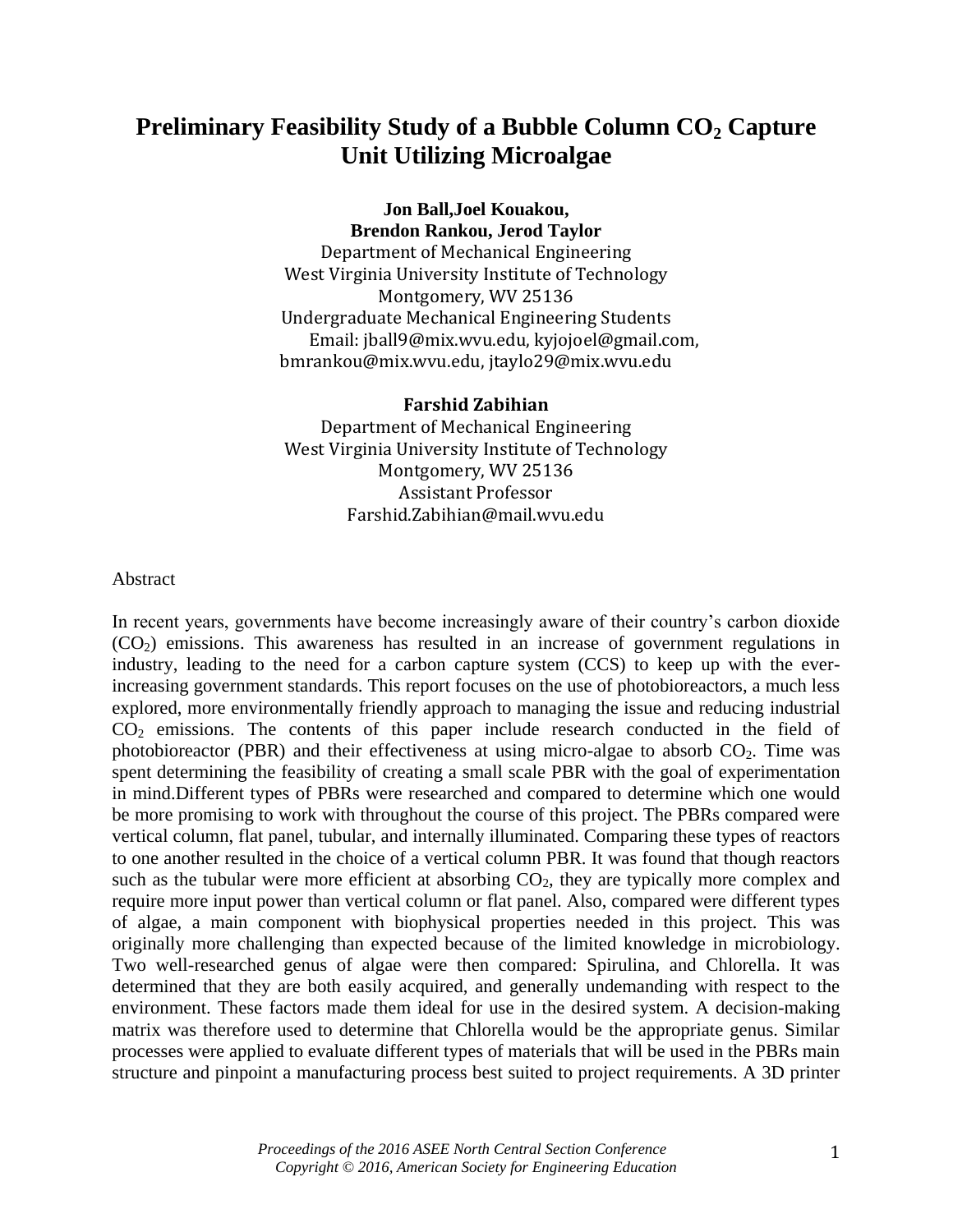will be used to produce PBR components, irregular parts, and hardware housings for temperature and  $CO<sub>2</sub>$  sensors.

### **Introduction**

Information about  $CO_2$  emission and their effects on the planet are often neglected, both by the public media and the general public. The Environmental Protection Agency (EPA) determines values for the amounts of greenhouse gasses released annually by both mankind and the environment. Carbon dioxide has been the primary greenhouse gas pollutant for recent years. Due to this a number of solutions have been exercised to minimize the effects of  $CO<sub>2</sub>$  pollution on the planet. Each year, millions of tons of  $CO<sub>2</sub>$  are emitted into the atmosphere through different man-made pollutants. The accumulation of this product in nature has a negative effect on the health of living things. According to the Canadian Center for Occupational Health and Safety, Carbon Dioxide  $(CO_2)$  in small quantities in a room or in the environment is not necessarily harmful. However, a large amount can cause suffocation after displacing oxygen in the air [1]. While a few governments and international organizations work to encourage the use of  $CO<sub>2</sub>$  capture and storage systems in the industrial world, others are reluctant to invest. This is partially because the installation of such units is expensive and not necessarily helpful for companies in advancing their productivity [2]. To illustrate, NRG Energy, a large power provider, is spending \$1 billion to reduce its  $CO<sub>2</sub>$  released from Fort Bend County power plant, in Texas. Arun Banskota, the president and CEO said "this will basically be extremely clean emission from a coal plant – which we've never seen – at low coal prices." When it comes to  $CO<sub>2</sub>$ , this is by far the largest  $CO<sub>2</sub>$  capture project a power company will undergo [3].

In order for humans to continue thriving on the Earth for many years to come, our generation will have to better understand the environment and its problems. The next step will be to change our lifestyle to meet the resources available. The goal of this project is to first study known methods of  $CO<sub>2</sub>$  capture, following this by designing and manufacturing of a PBR. In the future we will perform experiments to determine the effectiveness of this PBR at capturing and storing  $CO<sub>2</sub>$  compared to other methods of  $CO<sub>2</sub>$  capture.

Information on the subject of  $CO<sub>2</sub>$  capture was researched to gain a better understanding of how  $CO<sub>2</sub>$  capture is done and why it is applicable. These will be compared below to demonstrate multiple methods of capture. This information will be followed by an explanation of our system's needs, showing the components chosen and decision matrixes comparing each of the options we considered. A model created in SolidWorks will be provided with dimensions to show the size of our reactor.

## **How CO<sup>2</sup> is generally captured**

There are three primary methods for the sequestration of carbon dioxide  $(CO_2)$ , and a fourth method that has only recently been implemented for the purpose of capturing and storing  $CO<sub>2</sub>$ . The primary methods have all been used extensively for the past sixty years, in many areas and industries, however the fourth is still very much in the experimental stages of development. The four methods include: pre-combustion method, which allows a coal power plant to transform the coal into a clean, usable gas by removing the  $CO<sub>2</sub>$  in the gas before combustion. The second method is the post-combustion method, which involves scrubbing the plant's exhaust system with chemicals to collect the  $CO<sub>2</sub>$ . The third method requires the burning of coal using a high concentration of pure oxygen, yielding approximately pure  $CO<sub>2</sub>$  to be collected. The fourth and final method is the most recently implemented and the focus of this project is the sequestration of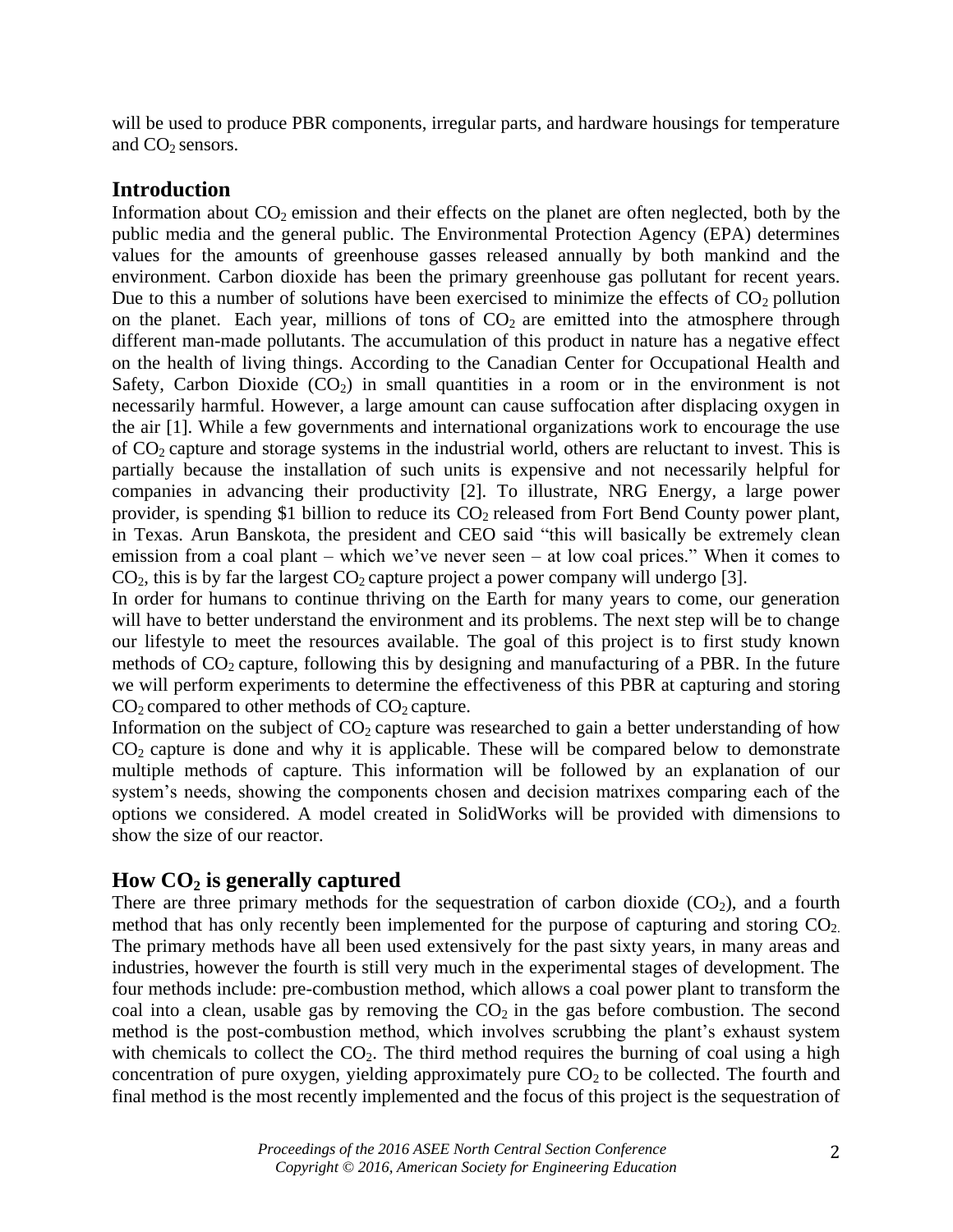$CO<sub>2</sub>$  using photobioreactors, which utilizes microalgae's ability to absorb  $CO<sub>2</sub>$  from the flue gas produced by the power plant [4]. All four methods are further explained in the following paragraphs.

Pre-combustion  $CO_2$  capture uses a process called "gasification" for solid fuels such as coal. So far, gasification is the cleanest known way to produce energy from coal, yet only a handful of plants around the world use this method to produce power [5]. In this process, the coal is crushed and made into slurry. The coal slurry is then essentially preheated to a gaseous state. After preheating, the yielded synthesis gas (syngas) is mostly H2 and CO, leaving other impurities to be separated out  $(CO_2$  and Sulfur). The syngas is passed through a scrubber unit, which will pick up the  $CO<sub>2</sub>$  and Sulfur, producing a purified syngas. The purified syngas can then be used for power generation, while the filtered out  $CO<sub>2</sub>$  and sulfur can be transported away for sequestering. This method has many environmental benefits including: lowered emission levels, less solid waste production, and less water consumption [5]. Some cons of this method, are the gasification process in which the syngas is produced is very expensive and less effective at extracting energy from the coal as compared to other methods.

Post-Combustion  $CO_2$  capture functions much like any other power plant, but with an added scrubber unit to process the exhaust gasses through. This is the easiest method available to retrofit many existing fuel burning power production facilities. This process starts after the power generation cycle of a coal plant, where the exhaust is then put through a scrubber unit containing an amine solution, which will capture the  $CO<sub>2</sub>$ . The  $CO<sub>2</sub>$  rich amine solution is then put through a stripper unit, which removes and contains  $CO<sub>2</sub>$  so it can be transported offsite and stored. Here, the amine solution can be put back into the cycle for re-use. This process does consume more energy and decreases efficiency by 20 to 30% on average, but benefits the environment [6]. This method seems to be the most viable method for existing power generation plants to incorporate a  $CO<sub>2</sub>$  capture and storage method [6].

Oxyfuel-Combustion starts with Oxygen being separated from air so that the required concentration can be met. The fuel is then combusted in the Oxygen, which is diluted with fluegas rather than air to control concentrations. The Nitrogen-free environment then results in final flue-gas that primarily consists of  $H_2O$  and  $CO_2$ . This allows for an easy separation process of the  $CO<sub>2</sub>$  in a scrubber unit, then transportation, and finally storage of the  $CO<sub>2</sub>$ . This method is essentially a highly refined version of post-combustion  $CO<sub>2</sub>$  capture, in being so that it also requires more equipment and more capital investment [7].

Photobioreactors utilizes a microalgal biomass to absorb  $CO<sub>2</sub>$  through the process of photosynthesis [4]. Microalgae is suspended in a mineral media within a transparent housing, this mineral media provides a source of nourishment for the algae allowing the biomass to grow, while the clear housing allows for light penetration for the process of photosynthesis to occur [4]. The photobioreactor is positioned vertically or inclined at an angle relative to incoming light, then a  $CO<sub>2</sub>$  rich flue gas, and atmospheric air mixture is introduced at the bottom of the reactor. This gaseous mixture flows quickly to the top because the air is much less dense than the surrounding liquid. As the  $CO<sub>2</sub>$  rich gas mixture ascends to the top of the reactor, the gas dissolves into the liquid; at this point the  $CO<sub>2</sub>$  can be utilized by the suspended microalgae [8]. The microalgae absorbs the dissolved  $CO<sub>2</sub>$ , water, and collects solar radiation with the use of photoreceptors to produce useable carbohydrates, through the process of photosynthesis [8]. The chemistry behind photosynthesis is shown by the following reaction:

$$
6CO_2 + 12H_2O + Light \rightarrow C_6H12O6 + 6O2 + 6H2O
$$

*Proceedings of the 2016 ASEE North Central Section Conference Copyright © 2016, American Society for Engineering Education*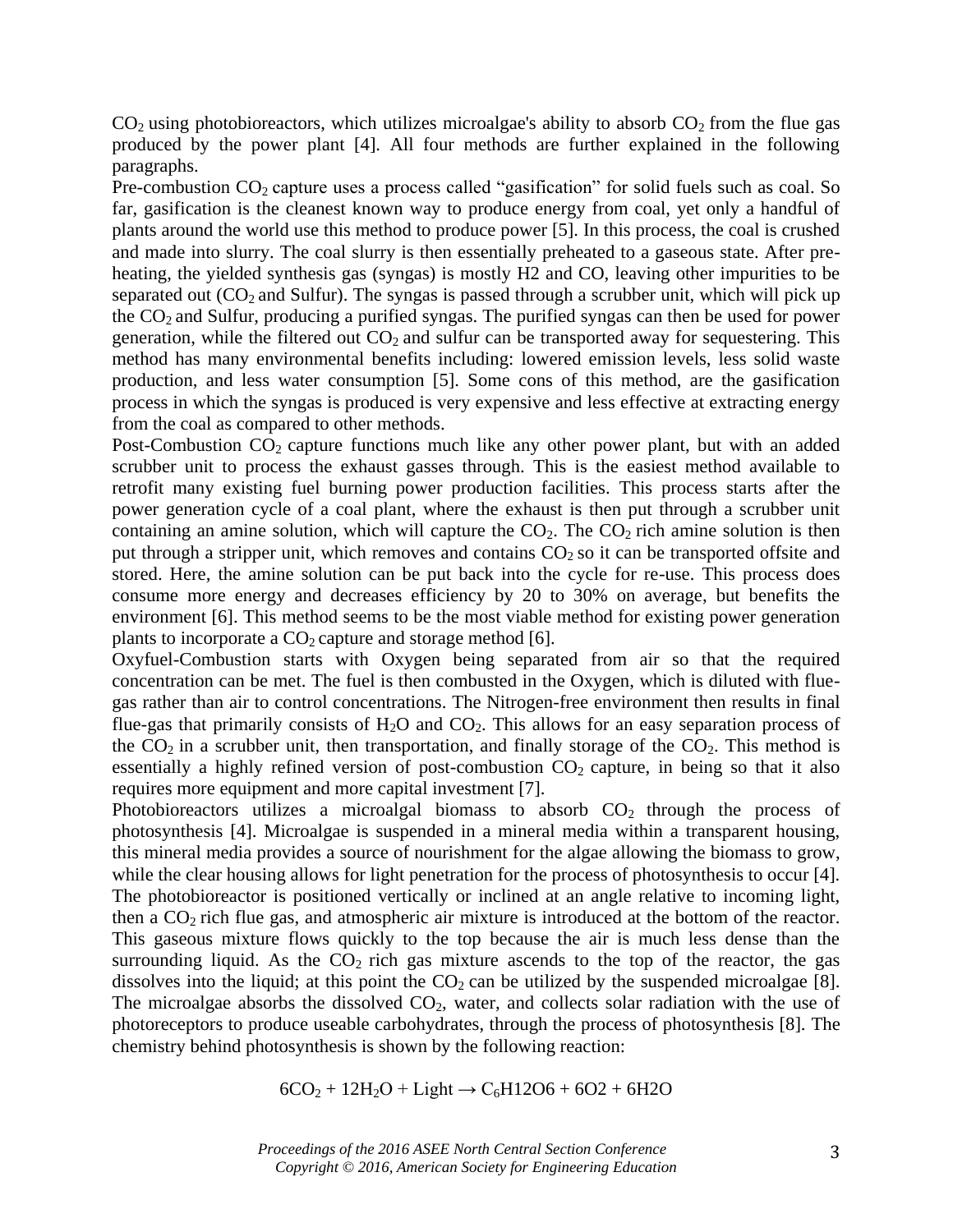Using photobioreactors is a relatively inexpensive system to maintain. It also provides a steady growth of algal biomass, which can be used in a number of different applications in uses such as: food supplement, alternative food, crops, and lipid production for use in biofuels [4]. This system is cleaner, simpler and more environmentally friendly than any other method of capturing  $CO<sub>2</sub>$ .

Many contemporary facilities can integrate these capture methods. New facilities on the other hand, with the option to capture  $CO<sub>2</sub>$  for power generation have higher capital and operational costs, as well as lower efficiencies than conventional power plant. An estimate of around 10-40% [4, 5] more energy is required with carbon capture system (CCS), this is mostly to separate and compress the carbon dioxide.

Transportation can then be done through a pipeline for small distances, or super-compressed into a liquid and transported by highway or overseas as it is largely inert [3].Using an algae photobioreactor requires less energy than other CCS and eliminates the need for pressurizing the  $CO<sub>2</sub>$ , and only requires transportation of the produced algal biomass [4].

#### **Classification of photobioreactor**

There are many different types of photobioreactors. The types of which include "Flat Panel", "Tubular", "Internally Illuminated", and "Vertical Column" photobioreactors [4]. Each type of PBR also has sub categories to further specify the details of the design of that specific PBR. The "Flat Panel" photobioreactor (Figure 1.) is a rectangular prism-shaped PBR. It works by pumping compressed flue gas through a tube and into the bottom of the system where the diffuser is located to allow bubbling of the flue gas. The flue gas bubbles will then flow vertically through the algae media contained within the system. As the bubbles flow through the

media, the algae absorb the carbon dioxide from the flue gas bubbles. Just as within other PBRs, as the algae absorbs the carbon dioxide from the flue gas, it produces oxygen, which then floats to the surface of the media and into the atmospheric air. As opposed to cylindrical shaped photobioreactors, the "Flat Panel" design only allows for a less-than-uniform flow of bubbles through the algae media. Also, the design allows more room for error in construction due to more corners and edges that need to be sealed.



Figure 1. "Flat Panel" PBR

*Proceedings of the 2016 ASEE North Central Section Conference Copyright © 2016, American Society for Engineering Education*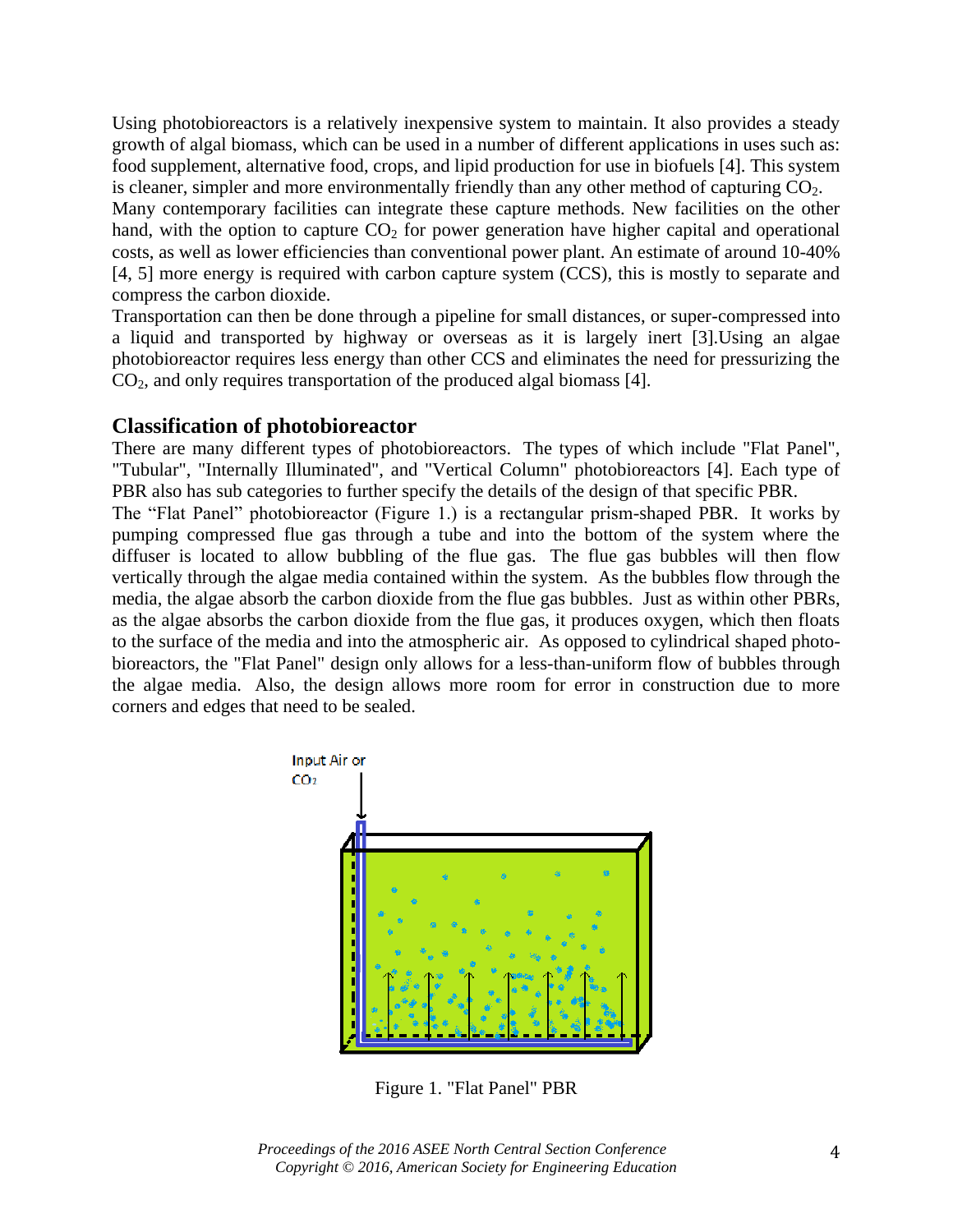A "tubular" PBR (Figure 2.) is in the form of a tube, or series of tubes, that use the energy from the exhaust flowing through them to circulate the algae and media inside the tubes [4]. A fault of this design is that the pressure must be exerted in the opposite direction of the gas flow to force the algae and media through the tubes in the opposite direction of the original flow. This causes some energy to have to be spent on the tubular PBR in order for it to be used over and over again, thus making the overall system less efficient than other types of photo-bioreactors [4]. The following figure illustrates the tubular PBR.



Figure 2. "Tubular" PBR

The "Internally Illuminated" photobioreactor (Figure 3.) differs from other designs due to its light source being provided from within the column as opposed to demanding light from an outside source. The particular internally illuminated PBR in the following figure has a light emitting tube in the center of the outer tube with a tube in the middle of the light tube as well [4]. In the centermost tube, a stirrer acts to circulate the algae and media within. Not all internally illuminated photobioreactors are the same, as some may have a helical tube around a center light or just a single outer tube encasing the illuminated tube inside.



Figure 3. "Internally illuminated" PBR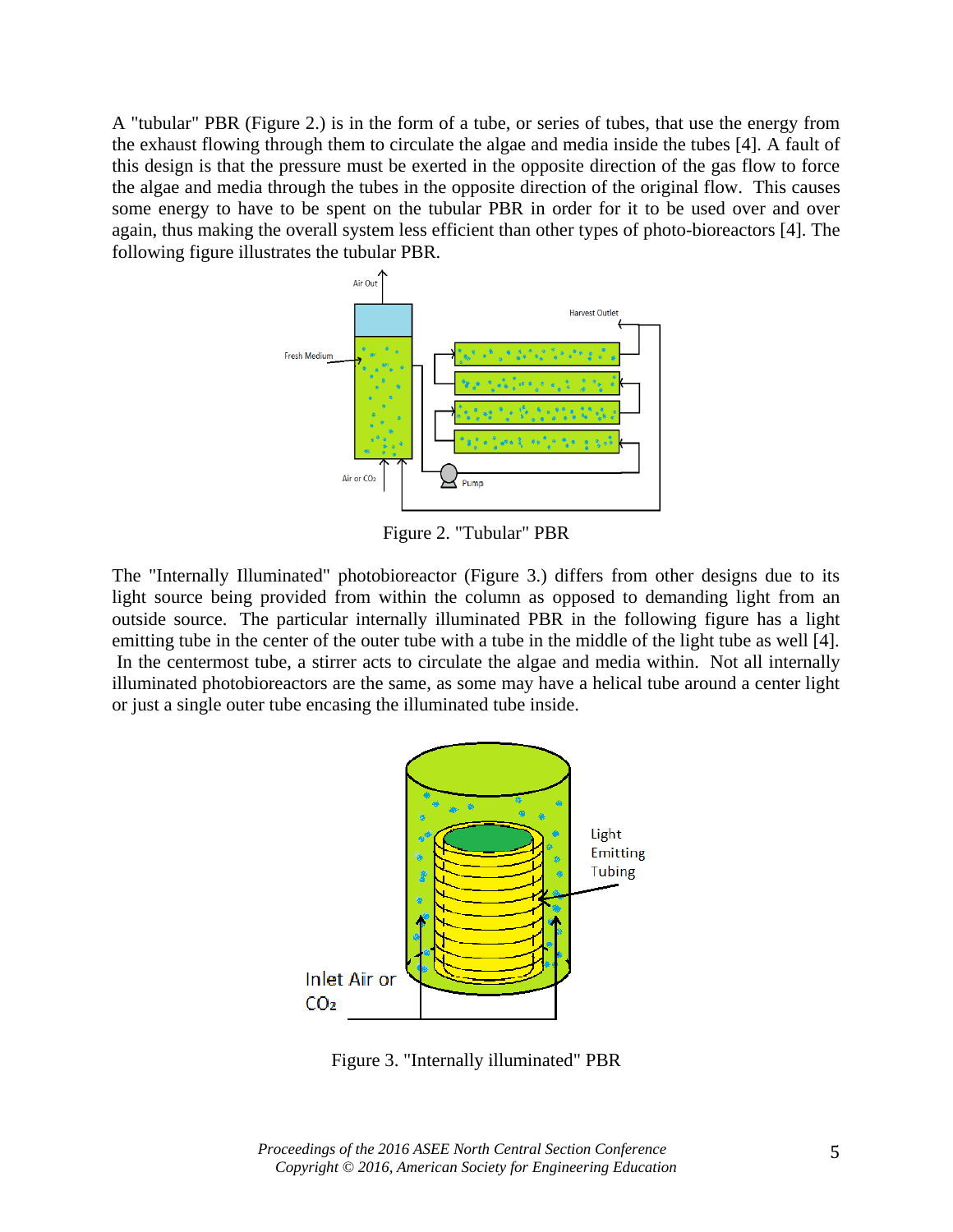

Figure 4. Vertical column PBRs

As it can be seen in Figure 4, the Bubble Column PBR is a simple conceptual design. The figure simply illustrates the basic flow in the column. The gas enters the bottom of the column through a diffuser causing the gas to break into thousands of small bubbles making it easier for the algae to absorb the carbon dioxide in the gas. Once the algae has consumed as much carbon dioxide as it can, it releases oxygen in the form of gas, which leaves the column through the opening in the top and returns to the atmosphere [4]. The three illustrations following the Bubble Column show the other three types of Vertical Column PBRs. Illustration "B" shows an example of a "Split-Column Airlift" PBR [4]. This PBR works in the same way that the Internal Loop Airlift PBR does, except that the vertical flow is on one side of the column, divided by a flat wall of the column [4]. Illustration "C" is an example of an "Internal Loop Airlift" PBR [4]. The "Internal Loop Airlift" PBR works similarly to the Bubble Column as the gas enters the column through the bottom and leaves through the top. However, unlike any other type of photobioreactor, it uses an internal column to house the upward gas flow. As the gas leaves the center column, it causes an upward flow in the algae and water that fills the column, allowing it to overflow the center column and return to the bottom to be circulated again as more gas enters the center column [4]. Illustration "D" is an example of an "External-Loop Airlift" PBR [4]. It works the same way as the Internal Loop Airlift with respect to the flow. However, the flow back down to the bottom of the column takes place in an external tube connecting from the top to the bottom of the column [4].

The "Vertical Column" PBR is the selected design to be applied to this project. As it can be seen in Table 1, the Vertical Column PBR scored significantly higher based on the core design requirements decided upon by the group. More specifically, the "Bubble Column" is to be utilized as the base concept for the photobioreactor to be tested [4]. The "Bubble Column" PBR design we have chosen to work with can be illustrated under "A" in Figure 4. The "Bubble Column" design concept was chosen for this project for multiple reasons. The first reason being that of all of the different types of photo-bioreactors, the "Bubble Column" is the most basic in design and the most economical design to construct. The different parts needed for construction are listed in the budget section of this report. The basic design of the "Bubble Column" will allow for the feasibility of the system to be determined with the least amount of parts for construction. Secondly, vertical column photobioreactors have been proven to be a sturdy design as well as having the ability to allow the maximum amount of light per surface area [4]. This allows for optimal algal growth, which in turn leads to optimal amounts of carbon dioxide being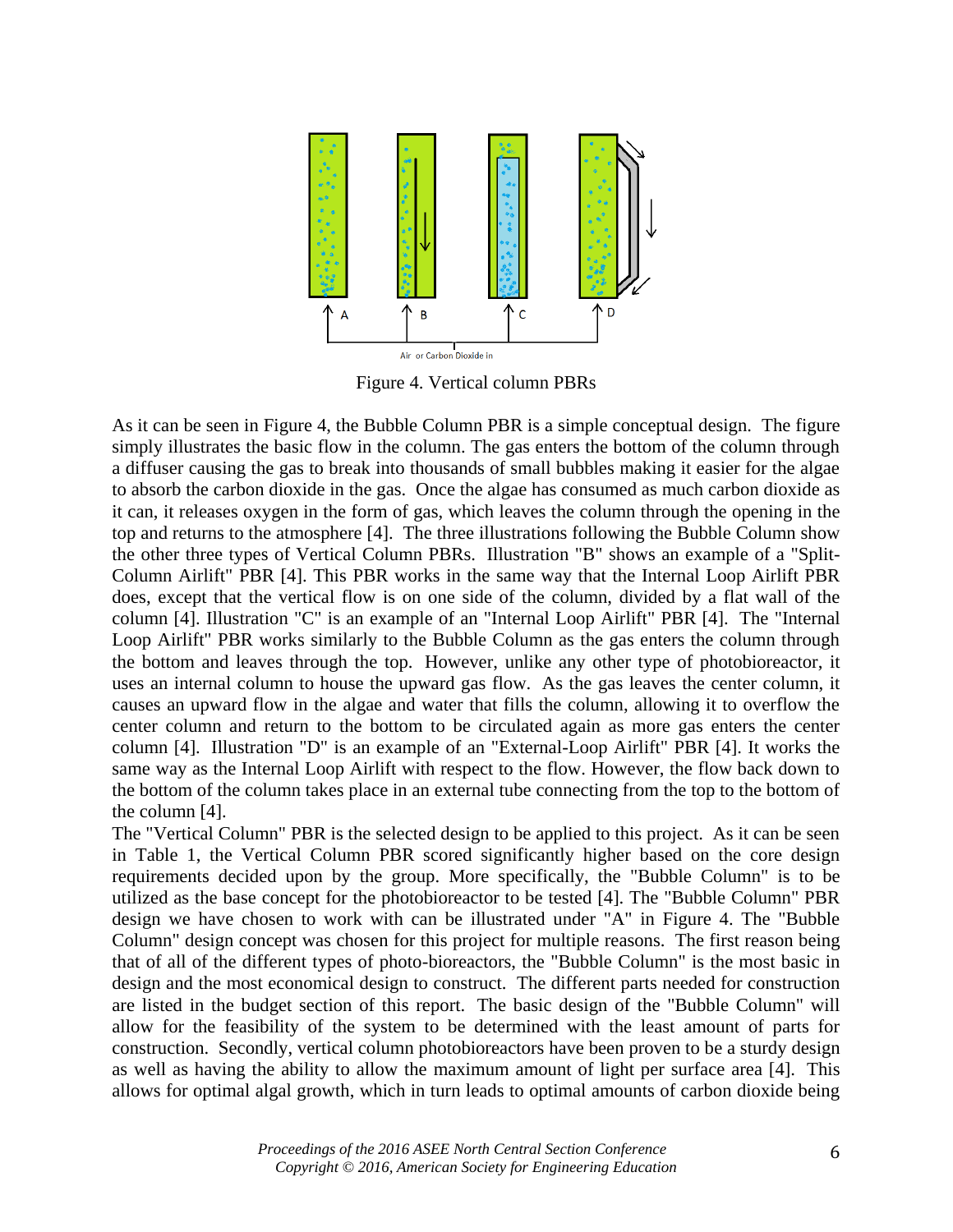absorbed by the algae. Also, the design of the "Bubble Column" PBR eliminates Algaedamaging shear force that can be created when using impellers or pumps such as in different types of PBRs [4].

|                          |                  | Types of Photo-Bioreactors |                   |                |                           |
|--------------------------|------------------|----------------------------|-------------------|----------------|---------------------------|
| Design Requirements      | Weight<br>Factor | Vertical<br>Column         | <b>Flat Panel</b> | Tubular        | Internally<br>Illuminated |
| Power Efficiency         | $\overline{2}$   | 8                          | 8                 | $\overline{2}$ |                           |
| <b>Volume Capability</b> | 4                | 5                          | $\overline{2}$    | 8              | 5                         |
| Cost to Build            | 3                | 8                          | 7                 |                |                           |
| Ease of Maintenance      | 3                | 7                          | 6                 | $\overline{2}$ | 2                         |
| Carbon Dioxide Removal   | 5                | 6                          | 3                 | 8              | 6                         |
| Ease of Construction     | 4                | 7                          | 8                 | $\overline{2}$ |                           |
| Raw Score                | 413              | 139                        | 110               | 93             | 71                        |
| Relative Weight %        |                  | 33.66                      | 26.63             | 22.52          | 17.19                     |
| Rank Order               |                  |                            | 2                 | 3              |                           |

Table 1. Decision matrix for photobioreactor

## **Using algae in photobioreactors**

"Algae are a fully aquatic, plant-like organisms" [12]. They have a number of different structures, from simple single-cells, to large multi-celled structures [12]. Algae are amazing creatures, one can find anywhere on planet earth with even the slightest presence of water. Some environments algae are commonly found in: oceans, lakes, rivers, puddle and even in snow [12]. Algae can be very difficult to classify, this fact is mostly impart due to the many different structures that an algae can occur as: single-celled, filamentous, and plant like structures [12]. An easier way to classify algae, and the way they are most commonly classified is by their primary color; these primary color groups are broken up into red, green and brown [12]. To further complicate the nomenclature, single-celled algae mostly fall under the broad category of phytoplankton [12]. Phytoplankton are microorganisms that drift about freely in water, they can be found in a variety of structures: cyanobacteria, diatoms, din flagellate, and green algae. For algae to truly be considered a phytoplankton, the algae need to use chlorophyll A in photosynthesis, be single-celled or colonial, and live its entire life cycle floating in the water never attaching to any substrate [12].

Phytoplankton are the primary organisms that are used to absorb  $CO<sub>2</sub>$  in photobioreactors. For our project we will be focusing on the green algae variety of phytoplankton. They have the same pigments (chlorophyll A, B, and carotenoids), chemical in their cell walls (cellulose) and same storage product as plants (starch) [12].

## **Choosing a type of algae to work with**

Mentioned in the above section is the fact that phytoplankton is the most commonly used organism in photo bioreactors. This fact proved a good starting point when researching different types of algae to use in our photo bioreactor. After some research, we found two types of algae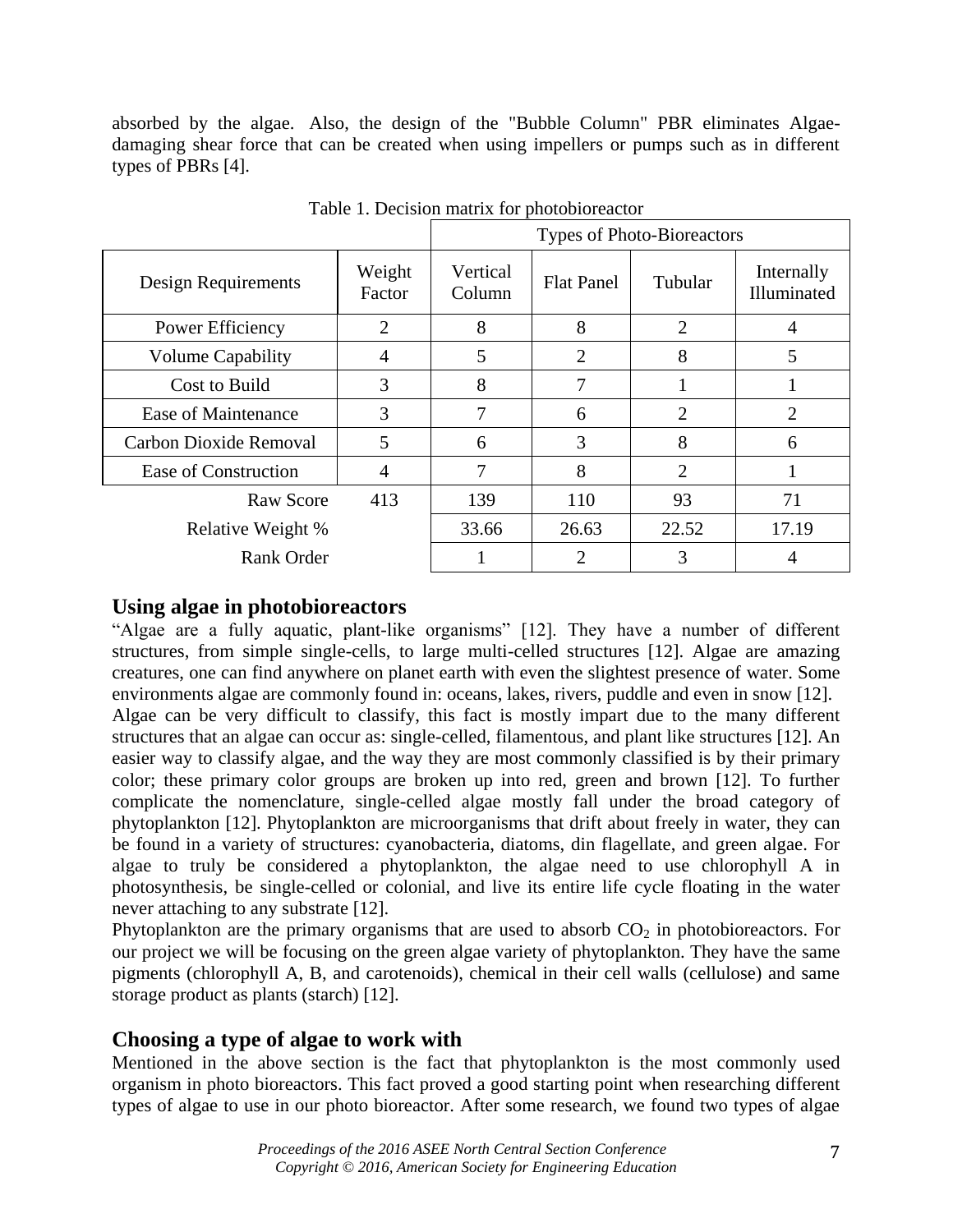that we believed would serve the purposes needed for our experiments. The two genes selected for use in the experiment were Spirulina and Chlorella; these were selected above other phytoplankton because of their relatively undemanding growth conditions. Further research was conducted to better determine which of these two algae would be better suited for use in our system.

|                                 | Algae Being Compared |                |                |
|---------------------------------|----------------------|----------------|----------------|
| Design Factors                  | Weight<br>Factor     | Spirulina      | Chlorella      |
| Cost of Acquisition             | $\mathbf{1}$         | 3              | 3              |
| <b>Acquisition Difficulties</b> | $\overline{2}$       | 5              | 5              |
| <b>Medium Needs</b>             | 3                    | $\overline{2}$ | 8              |
| <b>Growth Rate</b>              | 5                    | 6              | 8              |
| Life Span                       | $\overline{4}$       | $\overline{4}$ | $\overline{4}$ |
| <b>Lighting Requirements</b>    | $\overline{4}$       | $\overline{7}$ | 8              |
| <b>PH</b> Requirements          | $\overline{2}$       | 6              | 7              |
| Potential Environmental Impact  | 3                    | 5              | 3              |
| <b>Raw Score</b>                | 268                  | 120            | 148            |
| Relative Weight %               |                      | 44.78          | 55.22          |
| Rank Order                      |                      | $\overline{2}$ | 1              |

Table 2. Algae comparison decision matrix

Table 2 lists the design factors we took into consideration when making a choice between the genes of algae being considered. It was determined that Chlorella would best fit the needs and capabilities of the system being constructed.

## **Algae cultivation and CO<sup>2</sup> capture**

Commercial and industrial cultivation of algae has numerous uses, and for that reason finding a way to reduce  $CO<sub>2</sub>$  and also produce a viable product has been a large focal point for companies in recent years. This algae produced have many uses such as: food supplements, food additives, bio plastics, fertilizers, dyes, colorants and the potential application of algal fuel.

Water, carbon dioxide, minerals, and light are quintessential factors in play during the cultivation of algae, but some algae have different preferences when it comes to mineral composition when compared to others. Regardless of these preferences they all share a basic means of producing energy [7].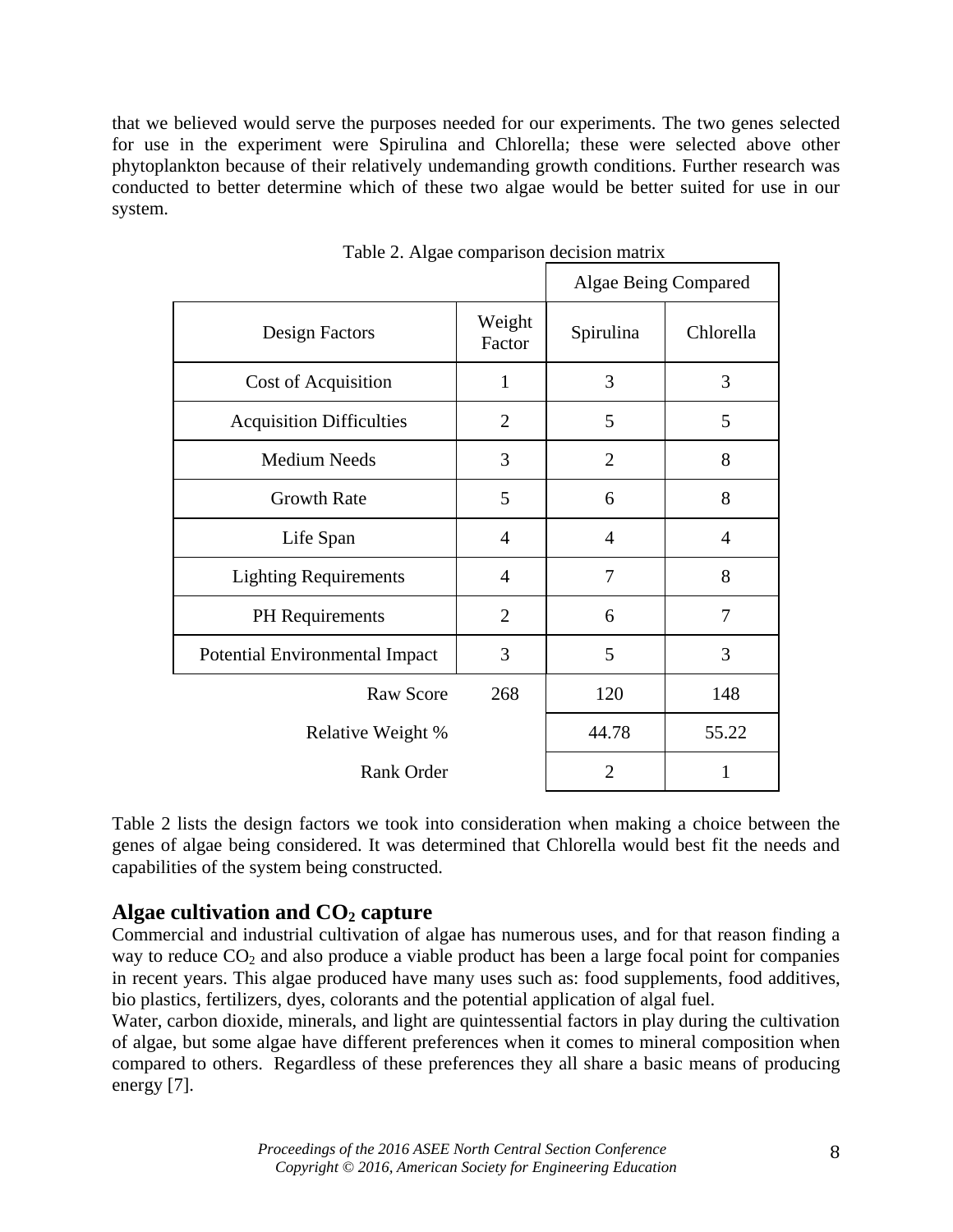The use of photobioreactors provides a more advantageous method, by combining an aqueous absorption liquid for capturing  $CO<sub>2</sub>$  with a growth medium normally used to cultivate algae to produce a more efficient combination of capturing  $CO<sub>2</sub>$  from flue gas and bioconversion thereof by algae. Existent absorption liquids capable of removing  $CO<sub>2</sub>$  from flue gas are widely known and used. It is performed with an absorption-stripping process using different types of solvent such as amines and amino acids. The regeneration of the solvent loaded with  $CO<sub>2</sub>$  is done by heating the solvents, which consumes a lot of energy and costs a lot of money. Therefore, combining algae growth with  $CO<sub>2</sub>$  capture is expected to be more efficient and reduces operational expenditure [7].

Another obligatory step in this method is that the  $CO<sub>2</sub>$  be stored in the absorbent liquid solution. The  $CO<sub>2</sub>$  is chemically bound and will not be released to the atmosphere as easily when compared to  $CO_2$  dissolved in water. For the project, it is preferred that the absorption of  $CO_2$  by the absorbent liquid lead to chemically bound  $CO<sub>2</sub>$ . It will thus have very high  $CO<sub>2</sub>$  capture efficiency as compared to  $CO<sub>2</sub>$  bubbled through an aqueous growth medium. A good advantage for the use of an absorbent liquid in a PBR is that when compared to using an absorbent liquid in an open pond, there would be a considerable loss of  $CO<sub>2</sub>$  from the open surface, using a PBR this is avoided. Also, using a PBR enables regeneration of the absorbent liquid solution without using high amounts of energy [7].

Both Spirulina and Chlorella respectively require ingredients (salts) to grow to its' optimum. The Table(s) 3 and 4 gives the ingredients the two algal species require.

|   | $1000$ $\sigma$ . Inequated optimize $500$ |                                      |  |  |
|---|--------------------------------------------|--------------------------------------|--|--|
|   | Spirulina                                  |                                      |  |  |
| # | <b>Chemical Name</b>                       | Formula                              |  |  |
| 1 | Sodium BiCarbonate                         | NaHCO <sub>3</sub>                   |  |  |
| 2 | Sodium Carbonate                           | Na <sub>2</sub> CO <sub>3</sub>      |  |  |
| 3 | Dipotassium phosphate                      | $K_2HPO_4$                           |  |  |
| 4 | Sodium nitrate                             | NaNO <sub>3</sub>                    |  |  |
| 5 | Potassium sulfate                          | $K_2SO_4$                            |  |  |
| 6 | Sodium chloride                            | <b>NaCl</b>                          |  |  |
| 7 | Magnesium Sulfate Heptahydrate             | MgSO <sub>4</sub> 7H <sub>2</sub> O  |  |  |
| 8 | Calcium Chloride Dihydrate                 | CaCl <sub>2</sub> 2H <sub>2</sub> O  |  |  |
| 9 | Ferrous Sulfate Heptahydrate               | FeSO <sub>4</sub> .7H <sub>2</sub> O |  |  |

|  |  |  | Table 3. Required spirulina salts [13] |  |
|--|--|--|----------------------------------------|--|
|--|--|--|----------------------------------------|--|

Table 4. Required chlorella salts [14]

|   | Chlorella                            |                                      |  |
|---|--------------------------------------|--------------------------------------|--|
| # | <b>Chemical Name</b>                 | Formula                              |  |
|   | Di-potassium hydrogen orthophosphate | $K_2HPO_4$                           |  |
| 2 | Potassium di-hydrogen orthophosphate | $KH_2PO_4$                           |  |
| 3 | Magnesium Sulfate Heptahydrate       | MgSO <sub>4</sub> .7H <sub>2</sub> O |  |
|   | Sodium Nitrate                       | NaNO <sub>3</sub>                    |  |
|   | Calcium Chloride Dihydrate           | CaCl <sub>2</sub> .2H <sub>2</sub> O |  |
|   | Sodium Chloride                      | <b>NaCl</b>                          |  |

*Proceedings of the 2016 ASEE North Central Section Conference Copyright © 2016, American Society for Engineering Education*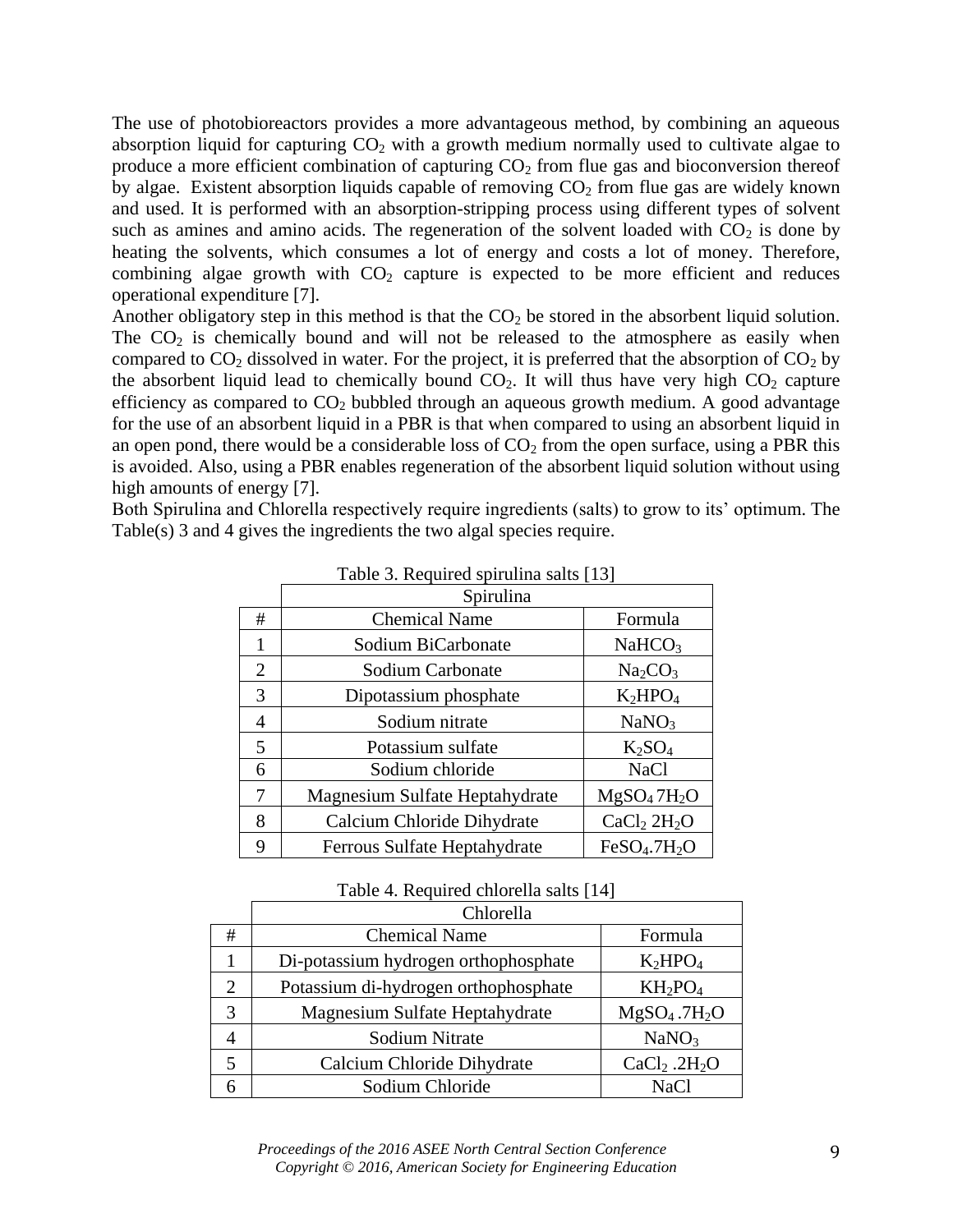| Zinc Sulfate Heptahydrate       | ZnSO4.7H2O               |
|---------------------------------|--------------------------|
| Manganous Chloride Tetrahydrate | MnCl <sub>2</sub> $4H2O$ |

Table 3, and 4 lists the sustaining salts required for the efficient growth of Spirulina (Table 3) and Chlorella (Table 4).

|                                     |                  |                | Algae Medium   |
|-------------------------------------|------------------|----------------|----------------|
| <b>Required Salts</b>               | Weight<br>Factor | Spirulina      | Chlorella      |
| $K_2HPO_4$                          | 9                | 5              | 7              |
| $KH_2PO_4$                          | 7                | 3              | 7              |
| $MgSO4$ .7H <sub>2</sub> O          | 6                | 1              | $\mathbf{1}$   |
| NaNO <sub>3</sub>                   | 6                | 3              | 7              |
| CaCl2.2H <sub>2</sub> O             | 3                | 1              | $\overline{2}$ |
| <b>NaCl</b>                         | 3                | $\overline{2}$ | 3              |
| NaHCO <sub>3</sub>                  | 8                | 7              | 3              |
| Na <sub>2</sub> CO <sub>3</sub>     | 5                | $\overline{4}$ | $\mathbf{1}$   |
| CaCl <sub>2</sub> 2H <sub>2</sub> O | 3                | $\overline{2}$ | $\overline{2}$ |
| FeSO <sub>4</sub> 7H <sub>2</sub> O | 3                | 1              | $\overline{2}$ |
| $K_2SO_4$                           | 4                | 0              | $\overline{0}$ |
| MnCl2.4H2O                          | 3                | 0              | $\overline{2}$ |
| CuSO4 .5H2O                         | $\overline{4}$   | $\mathbf{1}$   | 3              |
| <b>Raw Score</b>                    | 422              | 188            | 234            |
| <b>Relative Weight</b><br>%         |                  | 44.55          | 55.45          |
| <b>Rank Order</b>                   |                  | $\overline{2}$ | 1              |

Table 5. Decision matrix for required salts

Preferably the algal culture chemically converts the  $CO<sub>2</sub>$  from the absorbent liquid. Then a fixed amount of  $CO<sub>2</sub>$  is added to our reactor containing fixed amount of absorbent liquid, growth medium and algae, the carbon dioxide is allowed for a fixed period of time to be absorbed by this absorbent liquid and then converted by the algae, before harvesting the algae. A good way to operate this method is make use of different species of algae that can tolerate a high pH; a good example would be the one the group is using which is Chlorella. An absorbent liquid with high pH is able to absorb more  $CO<sub>2</sub>$  than an absorbent liquid with neutral or acidic pH. This is only because at an alkaline pH, for example 8 and higher, enables the equilibrium of gaseous  $CO<sub>2</sub>$  or HCO3 to shift which in turn will enable for more  $CO<sub>2</sub>$  to be taken up by the absorbent liquid at equal partial CO<sub>2</sub> pressure. In our preferred case of the absorbent liquid has a pH reading of 8 or more the most preferred choice would be 10 because the higher pH the more  $CO<sub>2</sub>$  our reactor can absorb. But for the group's algae culture to grow in an alkaline environment which is beneficial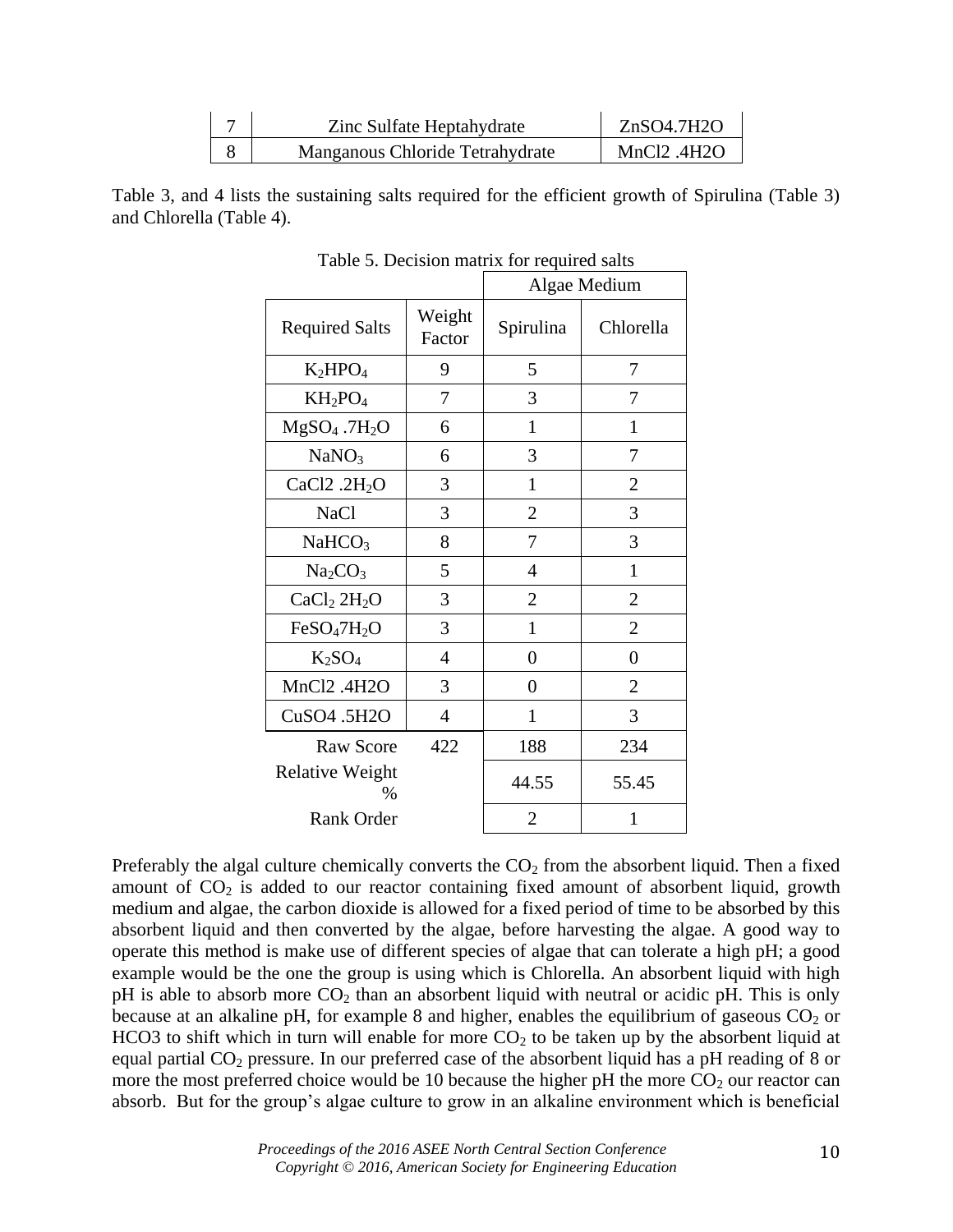for the absorption of  $CO<sub>2</sub>$ , the algae must be able to tolerate such high alkaline pH which ours does [7].

A good integration of the algae cultivation to process on a large scale, different kinds of activators for the absorption process is used. Sodium Carbonate  $(NaCO<sub>3</sub>)$  can be used to enhance the transfer of  $CO<sub>2</sub>$  from gas to liquid phase. In general, it is imperative to enhance the solubility and rate of uptake of  $CO<sub>2</sub>$  in the solvents, the algae cultivation at high pH most typically at a pH of 9, the amount of  $CO<sub>2</sub>$  that can be dissolved will increase [7].

## **Safety concerns when working with algae**

When working with algae some safety concerns need to be taken into account, harmful chemicals can be released by a variety of different algae species this poses a particular concern to those working with algae. Disposal procedures are an important part of any experiment involving algae. Failing to follow disposal procedures can pose an extreme environmental concern. These two points will be covered in more depth.

## **Algae handling procedures**

When working with algae there are important factors that should be noted. Some species of algae in particular demand special handling procedures be followed when working with them. In nature algae only poses a concern when it is present in high concentrations, such as those present in algae bloom. Blooms of algae have been reported in marine and freshwater bodies throughout the world [15]. Many of these booms simply appear as an aesthetic nuisance, some species of algae produce toxins that kill fish, shellfish, humans, livestock and wildlife [15].

Some dinoflagellates and cyanobacteria produce toxins that can affect domestic animals and humans [15]. These toxins such as domoic acid, saxitoxin (paralytic shellfish poisoning or PSP toxin), brevetoxin, and cyanobacterial toxins (including anatoxins, microcystins, and nodularins [15]. Marine algal toxins such as saxitoxin, domoic acid, and brevetoxin that bioaccumulate or are magnified in the food chain by fish and shellfish, and anatoxins from freshwater cyanobacteria, affect the nervous system; cyanobacteria that contain microcystins or nodularin cause liver damage [15].

The toxins shown above represent the inherent potential dangers that are present when working with different types of algae. These are provided simply to stress the importance of gathering background information on the particular species of algae one could work with. Though most red tide and toxic freshwater cyanobacteria are not harmful unless they are ingested, some organisms irritate the skin and others release toxic compounds into the water, and if aerosolized by wave action (environment) or by bubbles bursting at the water's surface of the PBR, these compounds may cause problems when people inhale them [15].

Depending on the type of algae being observed in the PBR a risk of potential exposure to hazardous chemicals that can be harmful to one's health are a possibility. The use of rubber or latex gloves are recommended when handling any species of algae, and masks should be worn when the cap is removed and the surface of the algae is exposed to the air to prevent potential inhalation of aerosolized toxins.

#### **Disposal of Algae**

Throughout the course of this project algae will be cultivated, this algae may not be native to the region in which the experiment is being conducted. It is imperative that precautions be taken to prevent the release of non-native species into local waterways.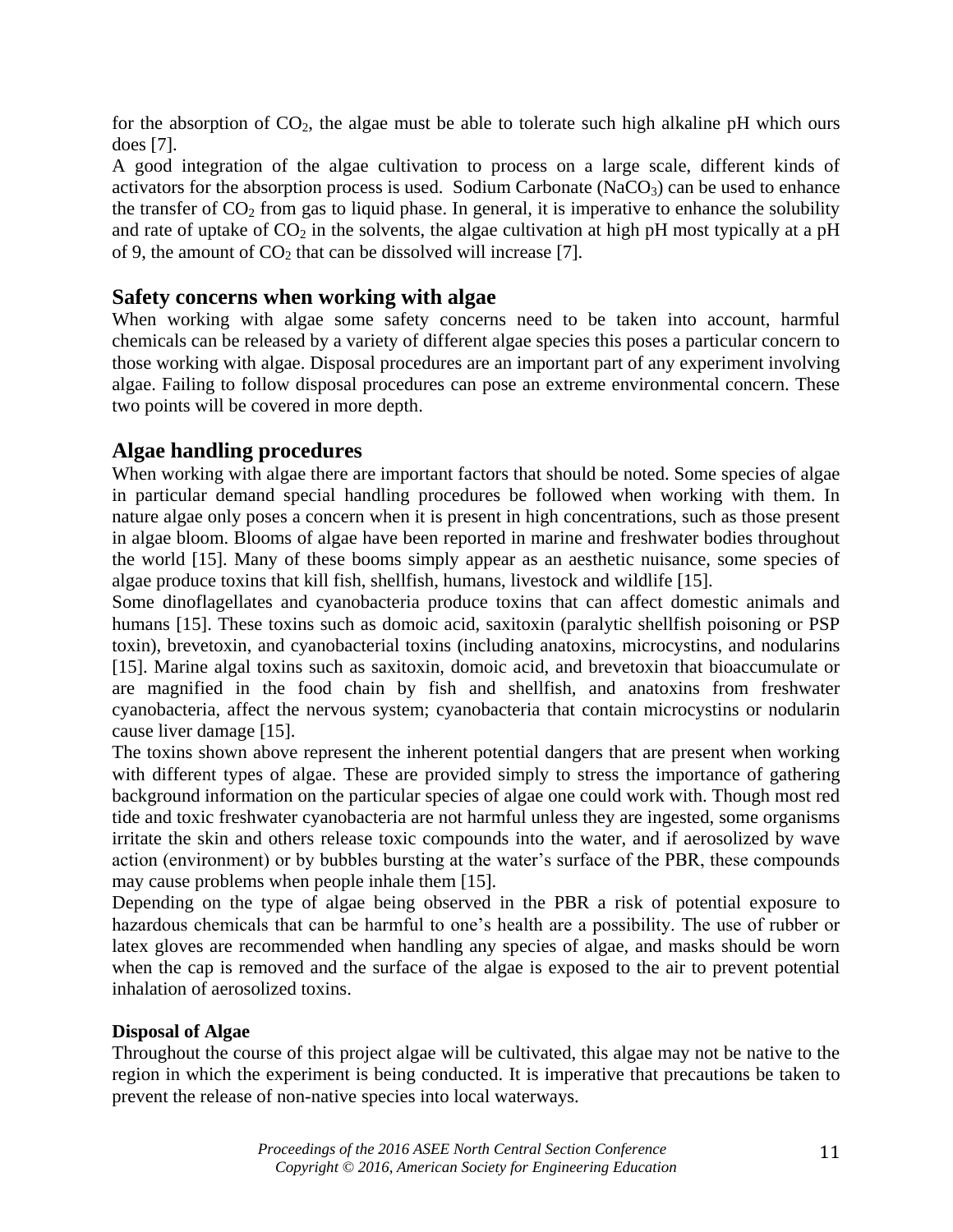Instruction proved for the disposal of native and non-native species of algae. For most filamentous and unicellular microalgae the chlorine in most municipal tap water will be sufficient to kill the entire culture. Pour the culture down the drain, then followed by flushing the line with 1 gallon of water [16]. If your tap water is from a well and isn't chlorinated, add 1 mL of household bleach or isopropyl alcohol to the culture and let stand for 30 minutes before flushing down a sink [16].

Alternatively, if you wish to keep the algae alive after removing it from the PBR, place it in an aquarium established for the exclusive purpose of containing algae. If alternative disposal instruction relating to the disposal of organisms is provided by your lab protocols, school district, or other responsible authority these take precedence over the disposal instructions mentioned in this report [16].

## **Selecting aspects and requirements**

Before implementing the design, a few aspects of the design must be identified. Aspects such as selecting the material to buy and methods of manufacturing to use require identifying the needs and requirements of our system. Other points that will need to be researched are sensors to be used to take concentration and flow readings. These sensors will have to follow certain key criteria to meet the needs of the project:

- Measure temperature
- Measure pressure
- Measure level of  $CO<sub>2</sub>$  (at the input and output)
- Waterproof/Water-resistant quality's
- Easy integration into the design

Other points that need to be researched are how we will supply  $CO<sub>2</sub>$  to the algae within the reactor, different lighting option to implement and how to make them efficient.

### **Photobioreactor Design**

The design of the base for our photo bioreactor while at first seemed to be simple creating a base in which to set a clear cylinder quickly turned into a long in depth project. We reviewed many different factors we felt should be involved with the construction and design of the photobioreactor. To list a few of the design factors: material, size, shape, location and size of hole, potential reactions with medium and materials, and a long list of other factors.

After much thought, design and redesign, we finally came up with a design that meets all of our design requirements, the drawing of our PBR is shown in Figures 5 - 8. Also included is a schematic drawing of our PBR at the end of this report.

Moving on with the design of the PBR, details and dimensions were determined in order to further the design process. Below are the constraints determined for the structure of the photobioreactor. These "limiting factors" pushed the project into the next phase in which a more detailed design was determined.

Limiting factors that affect our PBR design:

- 8in X 8in X 6in limited dimensions for parts due to 3D printers printing plate
- Material must be waterproof, to ensure no leaking through the base
- Must be able to withstand forces imposed from bolts to create a seal
- Must be able to be fabricated to the appropriate dimension
- Non-reactive with medium composition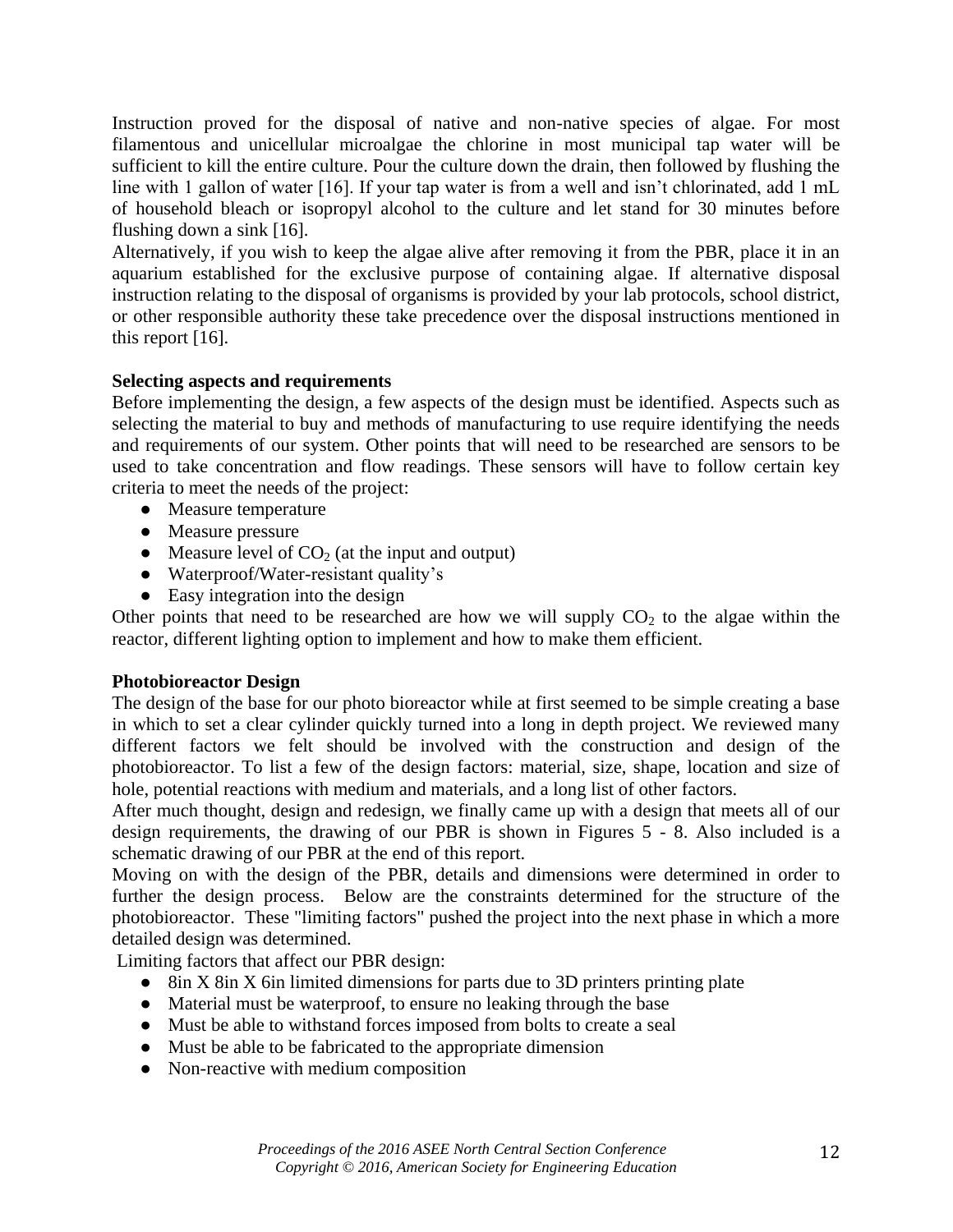

Figure 5. Photobioreactor complete assembly



Figure 6. Photobioreactor cap cross section



Figure 7. Photobioreactor base cross section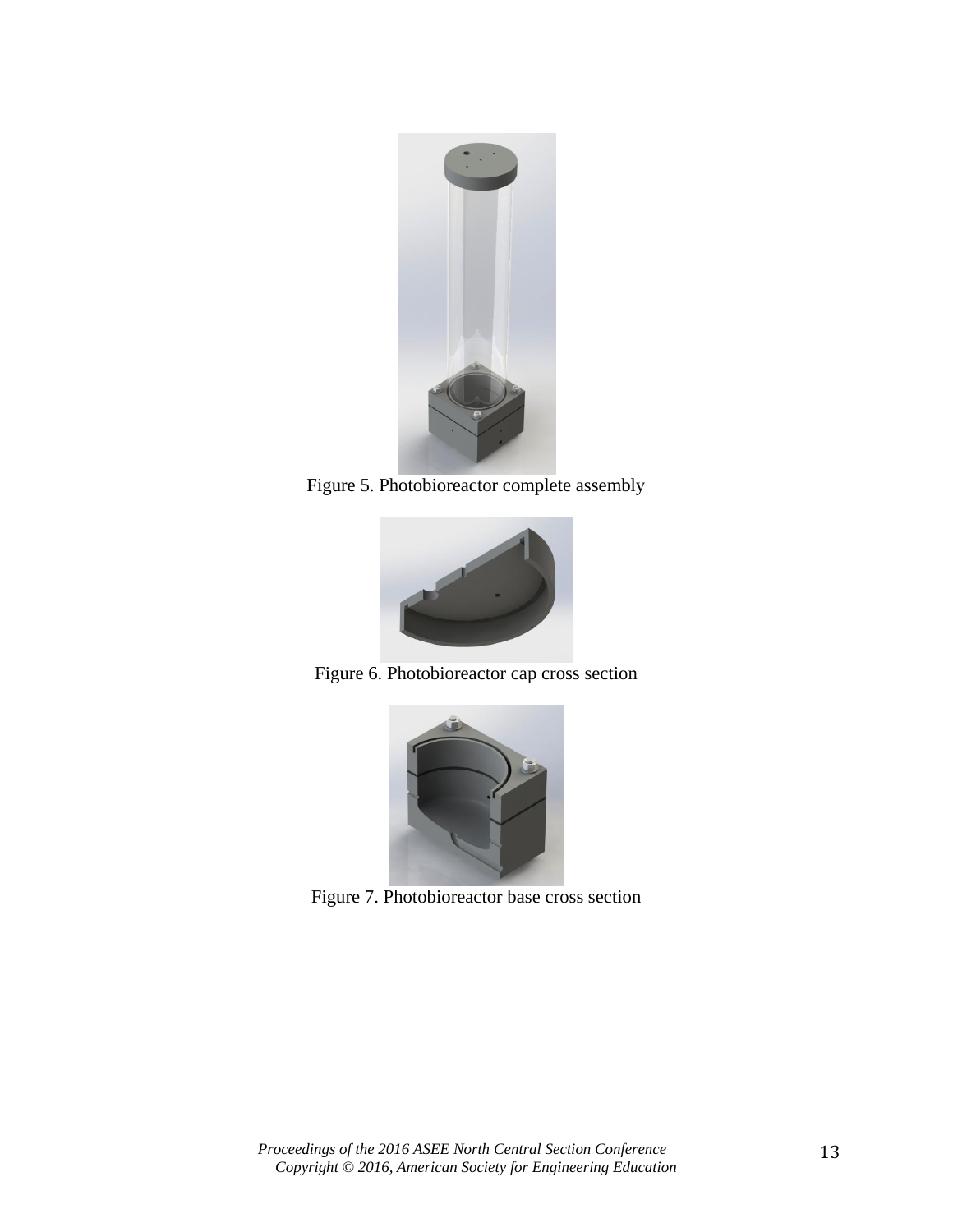

Figure 8. Photobioreactor base exploded view

An FEA analysis will be used to determine if the forces resulting from tightening the bolts would be enough to fracture the ABS plastic, and will be added to a later version of this report.

### **Photobioreactor base manufacturing options**

While designing the base, we compared a number of different options for materials. We finally determined that to aid in the simplification of construction it would be easier to make the entire base out of two pieces of ABS plastic. After determining the material we wished to work with, we needed only determine with method of manufacturing necessary to give our concept constructed in SolidWorks shape. The two methods with which to work with ABS plastic are 3D printing our design utilizing the 3D printer supplied by West Virginia University Institute of Technology, or purchasing blocks ABS plastic and outsources the milling of our PBR base to an outside company with the appropriate C&C mill. Table 6 compares the manufacturing methods with the desired characteristics of our PBR base.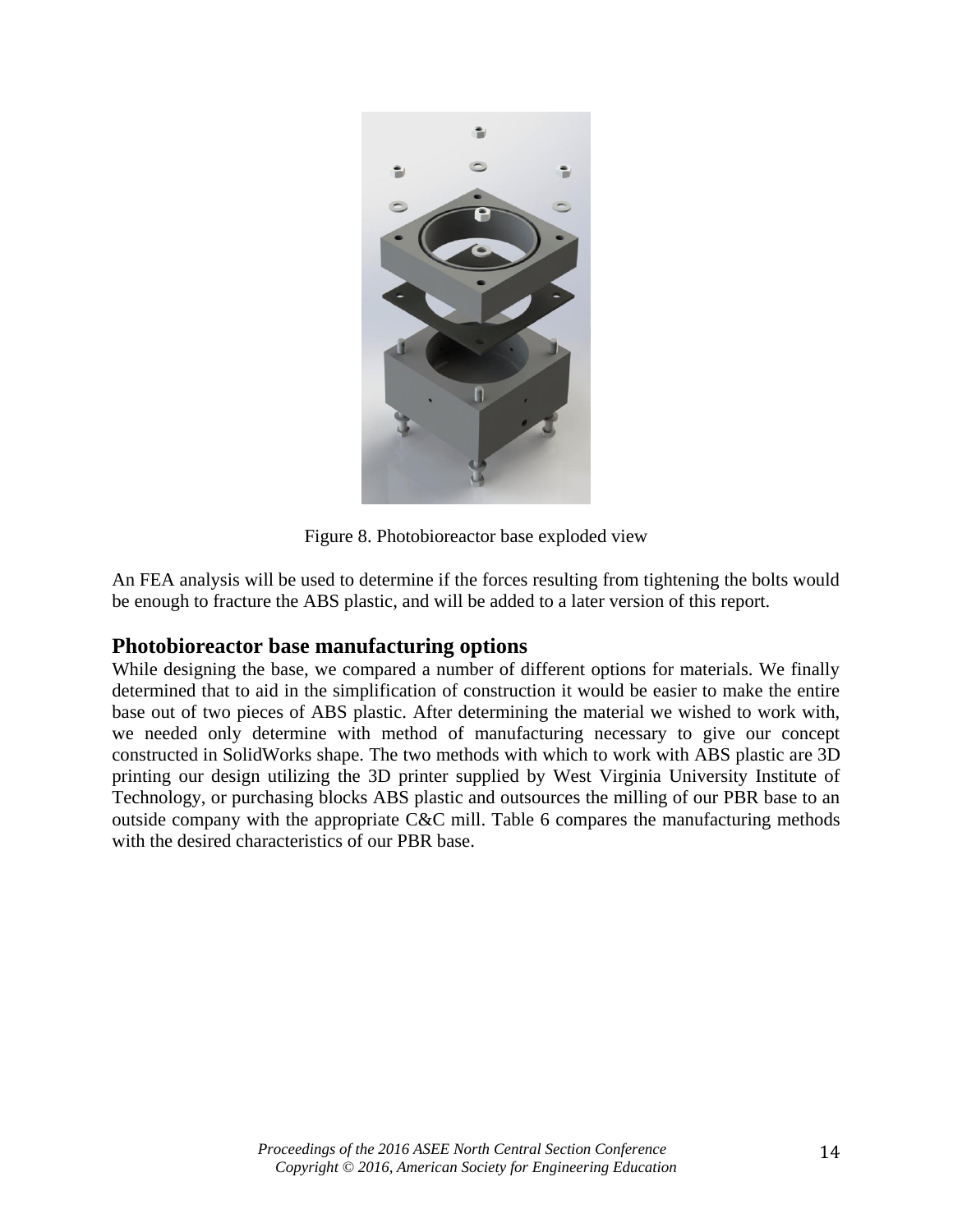|                                        |                | <b>Manufacturing Methods</b>     |                       |  |
|----------------------------------------|----------------|----------------------------------|-----------------------|--|
| Design Requirements                    | Weight Factor  | 3D Printed<br><b>ABS</b> Plastic | Milled ABS<br>Plastic |  |
| Cost of Material                       | $\overline{2}$ | $+$                              |                       |  |
| <b>Strength of Finished</b><br>Product | $\overline{4}$ |                                  | $+$                   |  |
| <b>Water Resistance</b>                | 5              | S                                | S                     |  |
| <b>Design Limitations</b>              | 3              | $+$                              |                       |  |
| Precision of Product                   | 3              | S                                | S                     |  |
| Time to Manufacture<br>Product         |                | $+$                              |                       |  |
|                                        | Score          | $+2$                             | $-2$                  |  |
|                                        | Rank Order     | 1                                | $\overline{2}$        |  |

Table 6. Photobioreactor manufacturing method decision matrix

We determined with the above decision matrix that 3D Printing would yield a preferred outcome. It has substantial benefits over the option of milling the base, most notably we will be able to create some of the complex shapes and channels we have sketched in our SolidWorks models shown in Figure 7.

## **Capturing data from the experiment**

The most effective means to collect data from a system by installing measuring instruments within it. Factors of interest are  $CO<sub>2</sub>$  concentration at inlet and outlet, temperature of the medium solution, and inlet flowrate of gas into the PBR. Research was conducted and a decision matrix was used to aid in choosing a  $CO<sub>2</sub>$  sensor that would be most effective for meeting the needs required for the application in the PBR. Ideally a sensor with the capabilities to provide readings on the amount of  $CO<sub>2</sub>$  as well as temperature would be advantageous to the team's goals. An additional sensor will be required to monitor the inlet flow of gas. The inlet gas line shown in Figure 9 provides  $CO_2$  artificially to the reactor in the place of a true flue gas product seen by the reactor in real world applications. Once the  $CO<sub>2</sub>$  leaves its' holding canister it will pass through a length of line, long enough to allow the compressed gas to reach room temperature. In a true system the flue gas will be at a very high temperature and will need to be cooled in a heat exchanger before injection into the reactor during the summer but may be used to heat the PBR during the winter.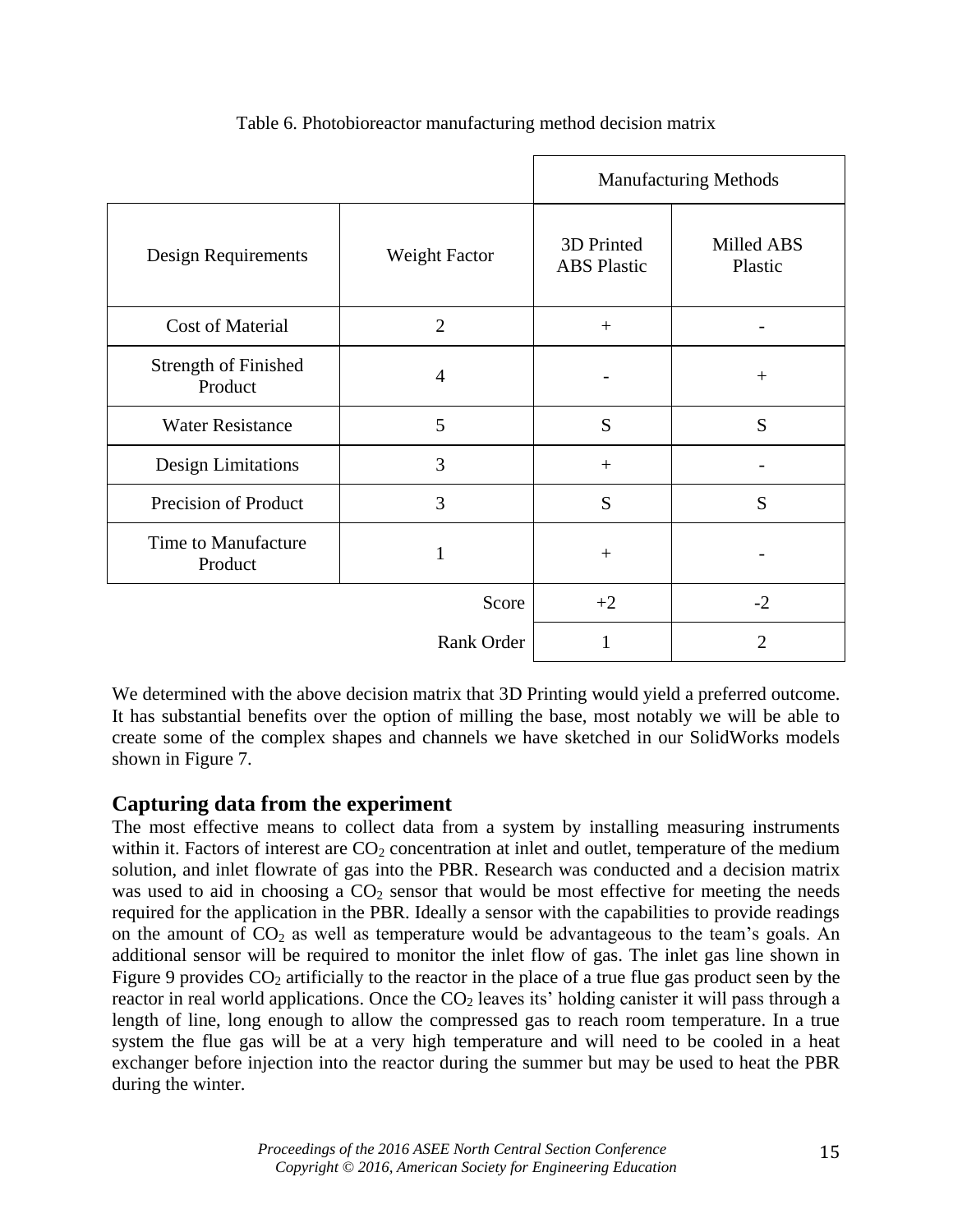

Figure 9. Proposed system blueprint

After heating the  $CO<sub>2</sub>$  it is passed throw a solenoid control value to control the flow rate into the PBR. This flow passes through a check value where it connects to a T-connector. This Tconnector joins the two inlet flows from the air pump and the  $CO<sub>2</sub>$  input system previously mentioned. The outlet flow from the T-connector passes through a flowrate sensor so that the flow rate can be monitored and controlled. After passing through the flow rate sensor the air  $CO<sub>2</sub>$ mixture passes through a  $CO<sub>2</sub>$  sensor where the concentration of  $CO<sub>2</sub>$  is measured. Knowing the concentration of  $CO<sub>2</sub>$  allows us to vary it input concentration to match real world conditions. Another  $CO_2$  sensor will be placed at the outlet of the PBR to monitor the outlet concentration of  $CO<sub>2</sub>$  this will allow for an accurate measurement of the amount of  $CO<sub>2</sub>$  absorbed by the algae within the PBR. All of these components are represented in Figure 9.

## **Control system for monitoring CO<sup>2</sup>**

The decision matrix for  $CO_2$  sensors shown in Table 7 compares five sensors for monitoring  $CO_2$ concentration. Research was conducted to determine advantages and disadvantages of each. The Vernier sensor is preferred because it not only can be used as an educational device built for the classroom, meaning an easier setup and application to different systems, but unlike many other measuring devices it doesn't need calibration. The disadvantage to this devise is its price. Next, the NeuLog sensor offers some similar properties, but must be calibrated often to ensure accurate measurements. The COZIR sensor is promising, due to a low cost and its ability to measure temperature and oxygen level. Integration may prove difficult due to multiple inlet ports that would need to be added to the design, thus increasing the system's complexity. The sensor that meets all requirements of the project and offers more than expected is the NODE sensor. It provides a live reading of the  $CO<sub>2</sub>$  level in a graphic way on a mobile phone using Bluetooth. The device is also wireless and could easily be integrated into the system with minimal effort.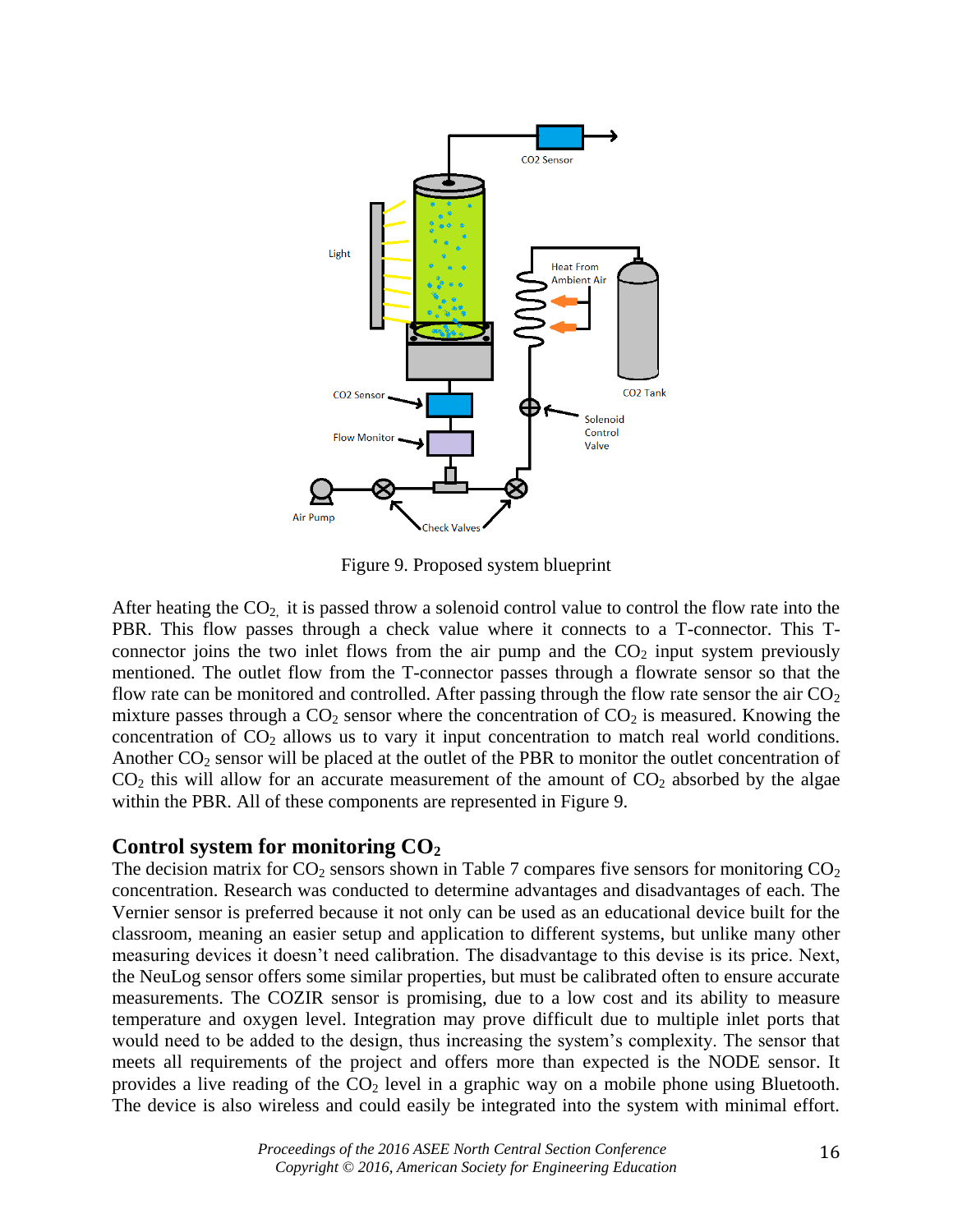The only problem that exists is it being a Kickstarter project and does not have a price yet. Lastly, research was conducted into building a  $CO<sub>2</sub>$  sensor using an Arduino board and source code found online. At this time this appears to be the most viable and affordable method of monitoring  $CO<sub>2</sub>$ .

Shown in Table 7, the NODE sensor would be the best and provide everything desired for this project, however at this point in the project being able to generate readings is a primary goal. This point causes the Arduino Sensor Build to be the most desirable option for use in this project at its current stage. At a later point when more funding is available, another sensor will be purchased to replace the currently chosen Arduino Sensor due to the sensor's capability and reduce complexity.

|                          |                  | ∸<br>Characteristics of CO <sub>2</sub> Sensors |                                     |                                                             |                                  |                                   |
|--------------------------|------------------|-------------------------------------------------|-------------------------------------|-------------------------------------------------------------|----------------------------------|-----------------------------------|
| Design<br>Requirements   | Weight<br>Factor | Vernier<br>$CO2$ Gas<br>Sensor                  | NeuLog<br>CO <sub>2</sub><br>Sensor | <b>COZIR</b><br>Ambient<br>CO <sub>2</sub><br>Sensor<br>Kit | <b>NODE</b><br>$+ CO2$<br>Sensor | <b>Build</b><br>Arduino<br>Sensor |
| Waterproof               | $\overline{2}$   | $\boldsymbol{0}$                                | 5                                   | $\theta$                                                    | 5                                | $\boldsymbol{0}$                  |
| <b>Initial Costs</b>     | 5                | 5                                               | 5                                   | 5                                                           | 8                                | 9                                 |
| Measures $CO2$<br>Levels | 5                | 8                                               | $\overline{4}$                      | 8                                                           | 9                                | 6                                 |
| Accuracy                 | 4                | 8                                               | 6                                   | 7                                                           | 9                                | 6                                 |
| Can Be<br>Integrated     | 3                | 8                                               | 6                                   | 7                                                           | 7                                | 8                                 |
| Has Own<br>interface     | 5                | 5                                               | 8                                   | 7                                                           | 9                                | 6                                 |
| Ease to use              | $\overline{4}$   | 9                                               | 7                                   | 7                                                           | 9                                | 5                                 |
| Calibration<br>need      | $\overline{4}$   | 9                                               | $\overline{0}$                      | $\overline{4}$                                              | 9                                | $\overline{4}$                    |
| <b>Raw Score</b>         | 1034             | 218                                             | 165                                 | 193                                                         | 269                              | 189                               |
| Relative Weight %        |                  | 21.1                                            | 16.0                                | 18.7                                                        | 26.0                             | 18.3                              |
| <b>Rank Order</b>        |                  | $\overline{2}$                                  | 5                                   | 3                                                           | 1                                | $\overline{4}$                    |

Table 7.  $CO<sub>2</sub>$  sensor decision making matrix

## **System for controlled light application**

The algae selected determines the lighting requirements for the system. As previously mentioned above using a decision matrix it was determined that the genus Chlorella would best be suited. Information provided by the seller with which we acquired that algae included specific lighting requirements that were to be followed to allow for optimal growth. The Chlorella should be provided with a minimum of 200 foot-candles  $(1.39 \text{ lumens/in}^2)$  to a maximum of 400 footcandles  $(2.78 \text{ lumens/in}^2)$ , located at a minimum distance of 18 inches  $(46 \text{ cm})$  to a maximum distance of 24 inches (61 cm) from the specimen [15]. The amount of light mentioned, should be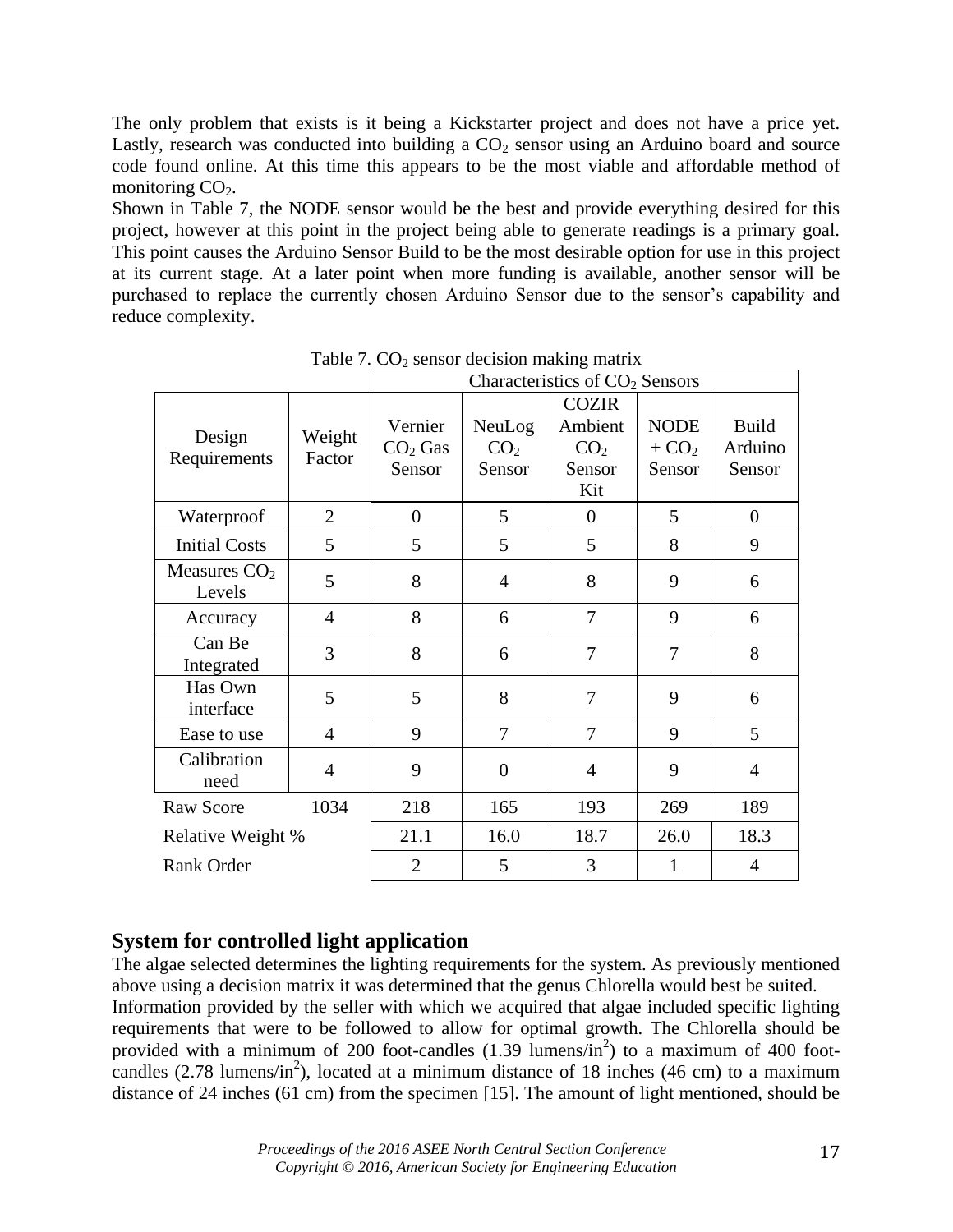applied to the specimen continuously for 12-hours a day, followed by a 12-hour dark period [15]. The requirements are summarized in Table 9 in the Appendix.

#### **How to meet the lighting requirements**

A light was chosen based off the specific requirements shown in Table 9. A light was found to meet the specific need required to grow Chlorella. The fixture chosen was a Finnex Ray 2.This lighting fixture implements 144 LEDs. These LEDs were each 3014 type; each produces 10 to 13 lumens each. This produces a total lumen output between 1440-1872 lumens per lighting fixture.Running some calculations using the projected lumen output for fixture and the exposed surface area of our PBR shown by the equation.

$$
S_{PBR} = (2\pi * r * h) + (2\pi * r^2) = (2\pi * (\frac{7(in)}{2}) * 30(in)) + (2\pi * (\frac{7(in)}{2})^2)
$$
  
= 736.70in<sup>2</sup>  
Lumens  
Exposed Surface (Min) =  $\frac{1440(Lumens)}{736.70(in^2)}$  = 1.95( $\frac{Lumens}{in^2}$ )  
Lumens  
Exposed Surface (Max) =  $\frac{1872(Lumens)}{736.70(in^2)}$  = 2.54( $\frac{Lumens}{in^2}$ )

We find that one light would deliver between 1.95-2.54 lumens/in<sup>2</sup>. Comparing that output to the required amount of light required to grow the algae effectively 1.39-2.78 lumens/in<sup>2</sup> (200 – 400) foot-candles) we can see that one fixture should be able to supply enough light, assuming one is able to disperse that volume of light evenly across the total exposed surface of the PBR. For this reason research is being conducted to find different methods for ensuring equal light distribution with the aid of mirrors or the addition of a second lighting fixture.

| 1 acie 71 chitoivita en l'itominiente iversitente. |                                        |
|----------------------------------------------------|----------------------------------------|
| <b>Lighting Requirements</b>                       | <b>Full Spectrum</b>                   |
| <b>Lighting Hours Per Day</b>                      | 12(hr)                                 |
| Light Distance Min/Max                             | $18 - 24$ (in)                         |
| Light Level Min/Max                                | $1.39 / 2.78$ (Lumen/in <sup>2</sup> ) |

Table 9. Chlorella environmental requirements

#### **Conclusion**

Through extensive research on our topic, comparing the many different potential solutions, a PBR system was designed. This system was designed with the ability to be in conducted on a small scale testing for the coming semester. The system designed consists of a vertical column photobioreactor, utilizing the genus of algae Chlorella to capture  $CO<sub>2</sub>$ . A medium was chosen based on the requirements of Chlorella, these needs are laid out in Table 5 in the algae cultivation section of this report. Important aspects of design were laid out and chosen based on important characteristics and limitations set by necessary and 3D printing capabilities. 3D printing was chosen over milling because of price concerns and ease of access to a 3D printer. A light was chosen based off the specific requirements.It was found that a Finnex Ray 2 would meet these requirements as well. An Arduino board will be chosen as the basis for  $CO<sub>2</sub>$  sensors to be used in the project.

#### **Bibliography**

[1] CCOHS, 2013, "Carbon Dioxide," Document, [http://www.ccohs.ca/oshanswers/chemicals/chem\\_profiles/carbon\\_dioxide.html?print](http://www.ccohs.ca/oshanswers/chemicals/chem_profiles/carbon_dioxide.html?print)